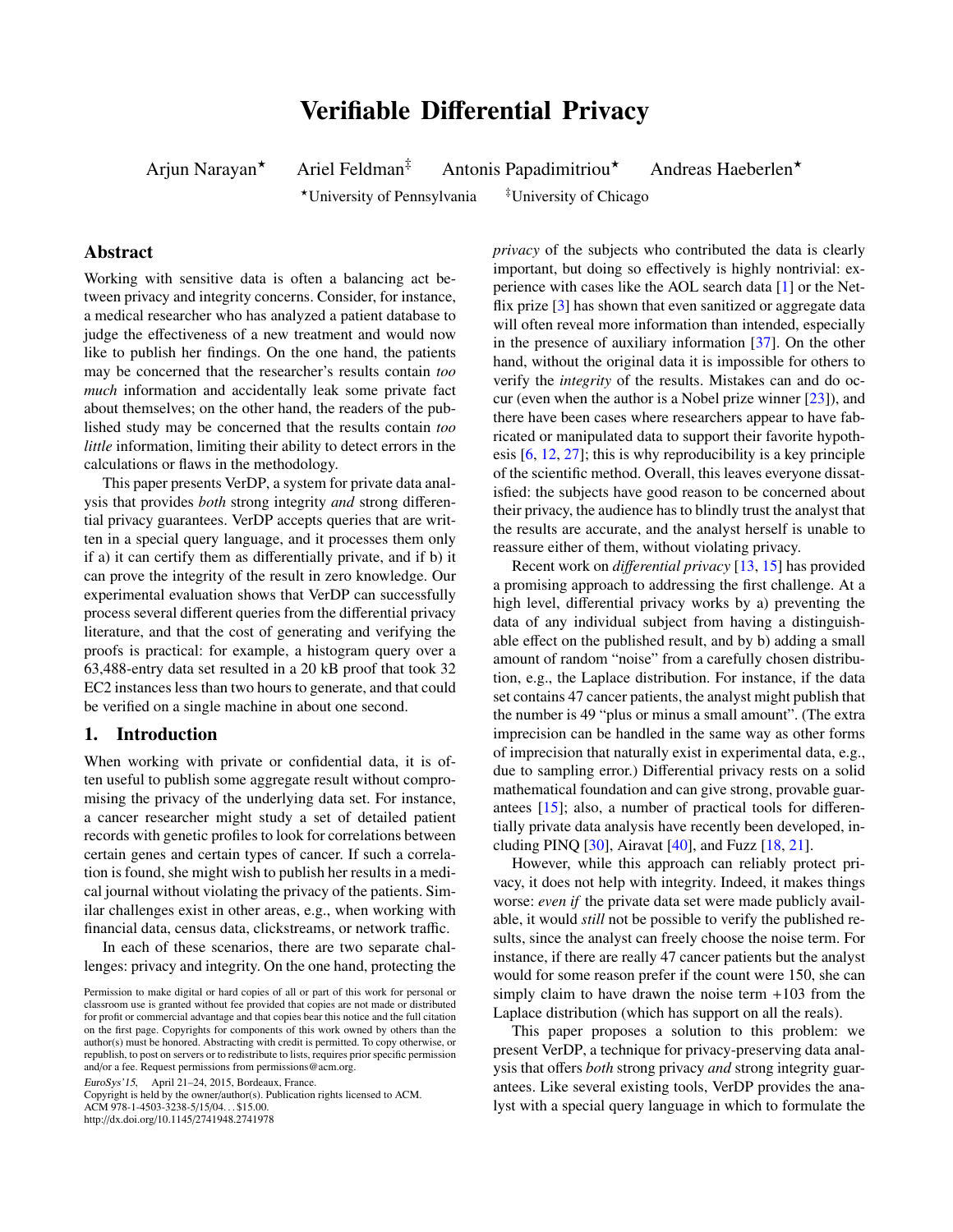computation she would like to perform on the private data set. VerDP then analyzes the query and tries to certify two separate properties: 1) that the query is differentially private, and 2) that there is an efficient way to prove, in zero knowledge, that the query was correctly evaluated on the private data set. The former ensures that the result is safe to publish, while the latter provides a way to verify integrity. To prevent manipulation, VerDP ensures that the analyst cannot control the random noise term that is added to the result, and that this, too, can be verified in zero knowledge.

Our approach builds on our prior work on the Fuzz compiler [\[18,](#page-13-6) [39\]](#page-13-8), which uses a linear type system to certify queries as differentially private, as well as on the Pantry system [\[8\]](#page-12-5) for proof-based verifiable computation. However, a simple combination of Fuzz and Pantry does not solve our problem. First, there are queries that are differentially private but cannot be expressed as a verifiable program without leaking private information through the structure of the program's constraints (e.g. those that employ data-dependent recursion). We address this problem by identifying a verifiable subset of Fuzz, called VFuzz, that prohibits such programs without substantially compromising expressiveness. Second, because differential privacy is typically used with large data sets, a naïvely constructed zero-knowledge verifiable program would be enormous, and constructing proofs would take far too long. To overcome this challenge, we break queries down into smaller components that can be proved more quickly and that can take advantage of parallelism and batch processing. This allows us to amortize the high setup costs of verifiable computation.

We built a prototype implementation of VerDP, and evaluated it by running several differentially private queries that have been discussed in the literature, from simple counting queries to histograms and k-means clustering. We found that a histogram query on a private data set with 63,488 entries resulted in a 20 kB proof that took 32 Amazon EC2 GPU instances less than two hours to generate (an investment of approximately \$128, at current prices) and that could be verified on one machine in about one second. In general, our results show that a research study's results can be verified quite efficiently even without access to fast networks or powerful machines. Moreover, the cost of constructing a proof, while high, is not unreasonable, given that it can be done offline and that it only needs to be done once for each research study. Proof generation time can be further improved by adding machines, as VerDP is highly parallelizable.

VerDP does not protect against malicious analysts who intentionally leak private data. But it makes experiments based on private data verifiable and repeatable for the first time — a key requirement for all experimental science. Our main contributions are as follows:

• VFuzz, a query language for computations with certifiable privacy and verifiable integrity (Section [4\)](#page-4-0);



<span id="page-1-0"></span>Figure 1. The scenario we address in this paper.

- The design of VerDP, a system for verifiable, differentially private data analysis (Section [5\)](#page-5-0); and
- A prototype implementation of VerDP and its experimental evaluation (Sections [6](#page-8-0) and [7\)](#page-9-0).

# 2. Overview

Figure [1](#page-1-0) illustrates the scenario we address in this paper. A group of *subjects* makes some sensitive data, such as information about their income or their health, available to a *curator*. The curator then grants access to the resulting data set *db* to a (carefully vetted) group of *analysts*, who study the data and then publish their findings to a group of *readers*. This separation between curator and analyst reflects a common practice today in large-scale studies using sensitive data, where the raw data is often hosted by a single organization, such as the census bureau, the IPUMS data sets [\[28\]](#page-13-9), the iDASH biomedical data repository [\[26\]](#page-13-10), or the ICPSR data deposit archive [\[25\]](#page-13-11). Each analyst's publication contains the results of at least one *query q* that has been evaluated over the private data set *db*; typical examples of queries are aggregate statistics, such as the average income of a certain group, or the number of subjects that had a certain genetic condition.

We focus on two specific challenges. First, the subjects may be concerned about their *privacy*: the published result *q*(*db*) might accidentally contain "too much" information, so that readers can recover some or all of their sensitive data from it. This concern could make it more difficult for the curator to recruit subjects, and could thus restrict the data sets that are available to potential analysts. Second, some readers may be concerned about *integrity*: a dishonest analyst could publish a fake or biased *q*(*db*), and a careless analyst could have made mistakes in her calculations that would invalidate the results. Since the data set *db* is sensitive and the readers do not have access to it, the analyst has no way to alleviate such concerns.

#### <span id="page-1-1"></span>2.1 Goals

In designing a system for this scenario, we focus on enforcing two properties:

- Certifiable privacy: It should be possible to formally prove, for a large class of queries  $q$ , that the result  $q(db)$ does not leak too much information about any individual subject.
- Verifiable integrity: It should be possible to verify that a published result *q*(*db*) is consistent with the private data set *db*, *without* leaking any data that is not already contained in *q*(*db*).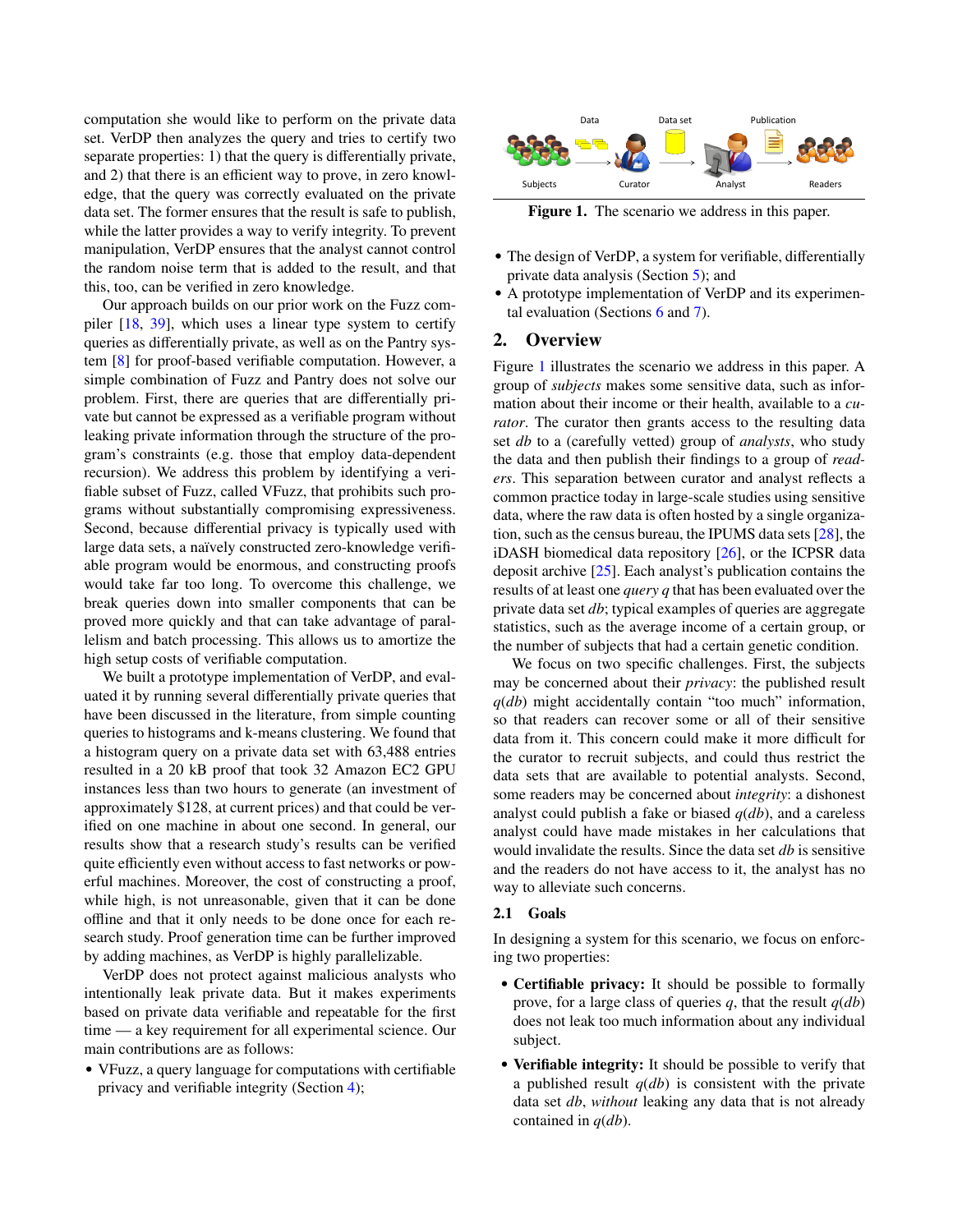These properties help all four parties: The curator could promise the subjects that all published results will be certified as private, which could alleviate their privacy concerns and help the curator recruit subjects more easily. The analyst could be sure that her published results are not deanonymized later and thus expose her to embarrassment and potential liability. Finally, interested readers could verify the published results to gain confidence that they have been properly derived from the private data — something that is not currently possible for results based on data that readers are not allowed to see.

# 2.2 Threat model

The primary threat in our scenario comes from the analyst. We consider two types of threats: a *blundering analyst* accidentally publishes results that reveal too much about the data of some subjects, while a *dishonest analyst* publishes results that are not correctly derived from the private data set. Both types of threats have been repeatedly observed in practice [\[1,](#page-12-0) [6,](#page-12-2) [12,](#page-12-3) [27,](#page-13-2) [37\]](#page-13-0); we note that dishonest analysts would be much harder to expose if differentially private studies become more common, since the addition of 'random' noise would give them plausible deniability. In this work, we do *not* consider analysts that leak the raw data: information flow control is an orthogonal problem to ours, which focuses on declassified (and published) data.

We rely on the separation of duties between the curator (who collects the data) and the analyst (who studies it) to prevent a dishonest analyst from maliciously choosing subjects in order to produce a desired study result. This seems reasonable because real-world data collectors, like the Census Bureau, serve many analysts and are not likely to have a vested interest in the outcome of any one analyst's study. Besides, the data set may be collected, and publicly committed to, long before a given analyst formulates her query. This is common today in many social science and medical research projects.

We assume that the set of readers may contain, now or in the future, some curious readers who will try to recover the private data of certain subjects from the published results  $q$ ( $db$ ). The curious readers could use the latest deanonymization techniques and have access to some auxiliary information (such as the private data of certain other subjects). However, we assume that readers are computationally bounded and cannot break the cryptographic primitives on which VerDP is based.

A dishonest analyst might attempt to register many variants of the same query with the curator, with the hope of obtaining results with different noise terms, and then publish only the most favorable result. However, it should not be difficult for the curator to detect and block such attacks.

#### 2.3 Strawman solutions

Intuitively, it may seem that there are several simple solutions that would apply to our scenario. However, as illus-

```
function kMeansCluster (db: data) {
 centers := chooseInitialCenters();
 repeat
   centers := noise(update(db, centers));
 until (centers.converged);
 return centers;
}
```
<span id="page-2-0"></span>Figure 2. A very simple program for which a naïvely constructed ZKP circuit would leak confidential information.

trated by several high-profile privacy breaches [\[1,](#page-12-0) [3\]](#page-12-1), intuition is often not a good guide when it comes to privacy; simple solutions tend to create subtle data leaks that can be exploited once the data is published [\[37\]](#page-13-0). To illustrate this point, and to motivate the need for solid formal foundations, we discuss a few strawman solutions below.

Trusted party: One approach would be to simply have the curator run the analyst's query herself. This is undesirable for at least two reasons. First, such a system places all the trust in the curator, whereas with VerDP, fraud requires collusion between the curator and the analyst. Second, such a design would not allow readers to detect non-malicious errors in the computation, as they can with VerDP.

ZKP by itself: Another approach would be to use an existing tool, such as ZQL [\[16\]](#page-13-12), that can compile computations on private data into zero-knowledge proofs (ZKPs). Although such systems would prevent readers from learning anything but a query's results, they do not support differential privacy, and so they would not provide any meaningful limit on what readers could infer from the results themselves. For example, suppose that the private data *db* consists of the salary  $s_i$  of each subject  $i$ , and that the analyst publishes the average salary  $q(db) := (\sum_i s_i)/|db|$ . If an adversary wants<br>to recover the salary so of some subject *i* and already knows to recover the salary  $s_j$  of some subject *j* and already knows the salaries of all the other subjects, he can simply compute  $s_j := |db| \cdot q(db) - \sum_{i \neq j} s_i$ . In practice, these attacks can be a lot more subtle; see, e.g., [\[37\]](#page-13-0).

Naïve combination of DP and ZKP: A third approach would be to modify an existing differentially private data analysis tool, such as PINQ [\[30\]](#page-13-4) or Airavat [\[40\]](#page-13-5), to dynamically output a circuit instead of executing a query directly, and to then feed that circuit to a verifiable computation system like Pinocchio [\[38\]](#page-13-13). Performance would obviously be a challenge, since a naïve translation could produce a large, unwieldy circuit (see Section [5.4\)](#page-7-0); however, a much bigger problem with this approach is that *private data can leak through the structure of the circuit*, which Pinocchio and similar systems assume to be public. Figure [2](#page-2-0) shows a sketch of a very simple program that could be written, e.g., in PINQ, to iteratively compute a model that fits the private data. But since the number of iterations is data-dependent, no finite circuit can execute this program for *all* possible inputs – and if the circuit is built for the actual number of iterations that the program performs on the private data, an attacker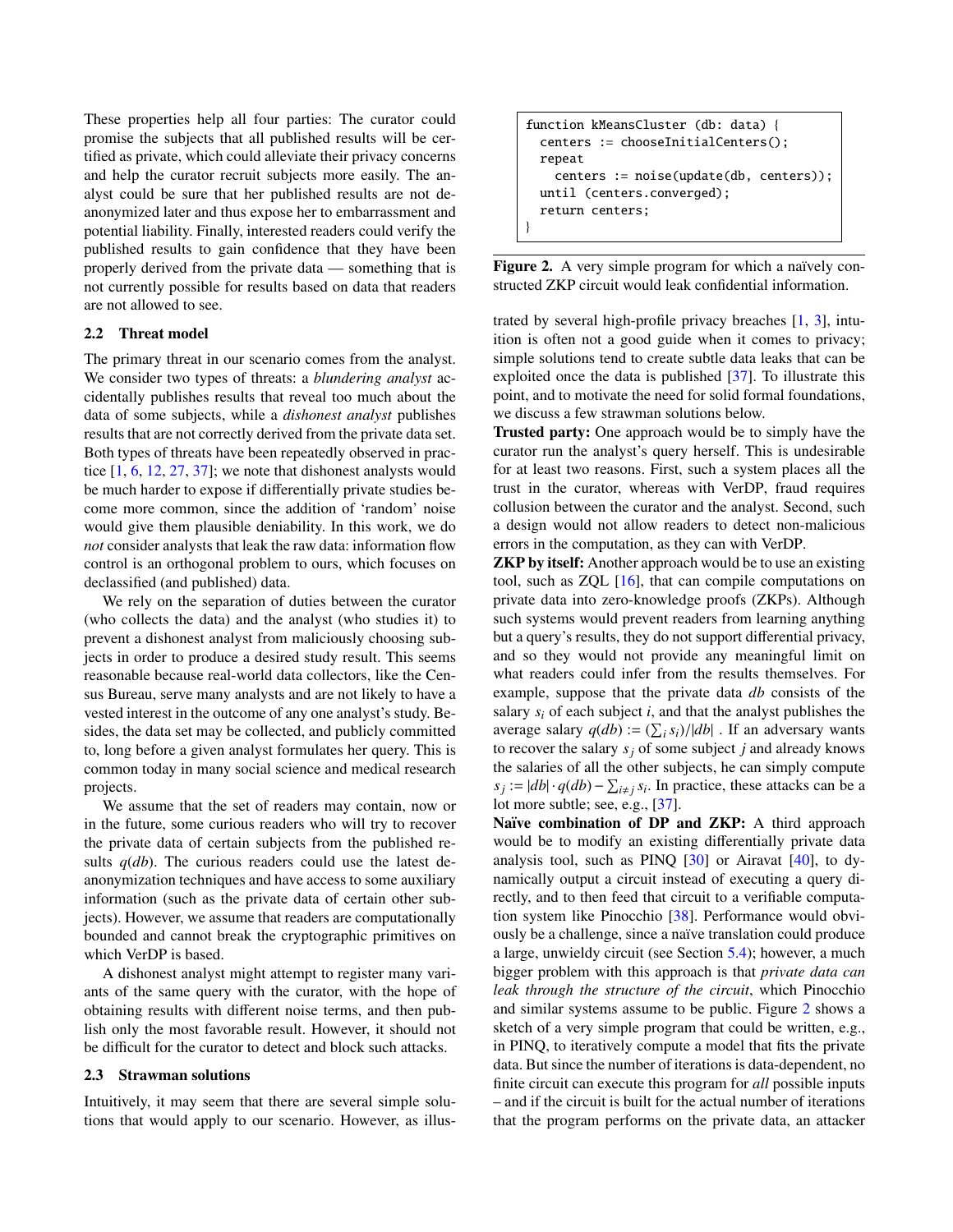can learn this number by inspecting the circuit, and then use it to make inferences about the data. To reliably and provably prevent such indirect information leaks, it is necessary to carefully co-design the analysis tool and the corresponding ZKP, as we have done in VerDP.

# 3. Background

# 3.1 Differential Privacy

Differential privacy [\[15\]](#page-13-3) is one of the strongest privacy guarantees available. In contrast to other solutions such as kanonymity [\[44\]](#page-13-14), differential privacy offers provable guarantees on the amount of information that is leaked, regardless of the auxiliary knowledge an adversary may have.

Differential privacy is a property of *randomized functions* that take a database as input, and return an aggregate output. Informally, a function is differentially private if changing any single row in the input database results in *almost* no change in the output. If we view each row as consisting of the data of a single individual, this means that any single individual has a statistically negligible effect on the output. This guarantee is quantified in the form of a parameter  $\epsilon$ , which corresponds to the amount that the output can vary based on changes to a single row. Formally, for any two databases  $d_1$  and  $d_2$  that differ only in a single row, we say that  $f$  is  $\epsilon$ -differentially private if, for any set of outputs  $R$ ,

$$
Pr[f(d_1) \in R] \le e^{\epsilon} \cdot Pr[f(d_2) \in R]
$$

In other words, a change in a single row results in at most a multiplicative change of  $e^{\epsilon}$  in the probability of any output, or set of outputs.

The standard method for achieving differential privacy for numeric queries is the *Laplace mechanism* [\[15\]](#page-13-3), which involves two steps: first calculating the *sensitivity s* of the query – which is how much the un-noised output can change based on a change to a single row – and second, adding noise drawn from a Laplace distribution with scale parameter  $s/\epsilon$ , which results in  $\epsilon$ -differential privacy. (Most empirical studies already deal with some degree of "noise", e.g., due to sampling error, and the extra noise from the Laplace mechanism can be handled in the same way, e.g., with hypothesis testing [\[24\]](#page-13-15).) Calculating the sensitivity of a given program is non-trivial, and is often the hardest part of building a differentially private system.

Fortunately, differential privacy has two additional properties that make it tractable to reason about. First, it is composable with arbitrary post-processing, with no further loss of privacy. As a result, once we have built a core set of primitives whose output is provably differentially private, we can freely post-process the results of those primitives, as long as the post-processing does not touch the private database. Second, if we evaluate two functions  $f_1$  and  $f_2$  that are  $\epsilon_1$ - and  $\epsilon_2$ -differentially private, respectively, publishing both results is at most  $(\epsilon_1 + \epsilon_2)$ -differentially private. In the differential privacy literature, this property is often used to keep track of the amount of private information that has already been released: we can define a *privacy budget*  $\epsilon_{\text{max}}$  that corresponds to the maximum loss of privacy that the subjects are willing to accept, and then deduct the "cost" of each subsequent query from this budget until it is exhausted. For a detailed discussion of  $\epsilon_{\text{max}}$ , see, e.g., [\[24\]](#page-13-15).

As originally proposed [\[15\]](#page-13-3), differential privacy is an information-theoretic guarantee that holds even if the adversary has limitless computational power. However, from an implementation perspective, this would rule out the use of most cryptographic primitives, which typically (and reasonably) assume that the adversary cannot perform certain tasks, such as factoring large numbers. Mironov et al. [\[33\]](#page-13-16) suggested a relaxation called *computational di*ff*erential privacy* that assumes a computationally bounded adversary, and this is the definition we adopt in this paper.

#### 3.2 Proof-based verifiable computation

VerDP builds on recent systems for *proof-based verifiable computation* [\[8,](#page-12-5) [38\]](#page-13-13). These systems make it possible for a *prover*  $\mathcal P$  to run a program  $\Psi$  on inputs *x* and to then provide a *verifier* V with not only the results  $\Psi(x)$ , but also with a proof  $\pi$  that demonstrates, with high probability, that the program was executed correctly. (In our scenario, the analyst would act as the prover, the program would be the query, and any interested reader could become a verifier.) This correctness guarantee only depends on cryptographic hardness assumptions, and not on any assumptions about the prover's hardware or software, which could be arbitrarily faulty or malicious. Furthermore, these systems are general because they typically offer compilers that transform arbitrary programs written in a high-level language, such as a subset of C, into a representation amenable to generating proofs. This representation, known as *constraints*, is a system of equations that is equivalent to  $\Psi(x)$  in that proving knowledge of a satisfying assignment to the equations' variables is tantamount to proving correct execution of the program.

VerDP uses the Pantry [\[8\]](#page-12-5) system for verifiable computation, configured with the Pinocchio [\[38\]](#page-13-13) proof protocol. Together, Pantry and Pinocchio have two other crucial properties. First, unlike other systems that require the verifier to observe the program's entire input, Pantry allows the verifiable computation to operate on a database stored only with the prover, as long as the verifier has a *commitment* to the database's contents. (A simple example of a commitment to a value *v* is  $c(v) := \text{HMAC}_r(v)$ , i.e., a hash-based message authentication code of *v* concatenated with a random value *r*.  $c(v)$  *binds* the prover to  $v$  – he can later open the commitment by revealing  $\nu$  and  $r$ , but he can no longer change  $\nu$  – and it also *hides* the value *v* until the commitment is opened.) Second, Pinocchio enables the proof of computation to be noninteractive and zero-knowledge. As a result, once the proof is generated, it can later be checked by any verifier, and the verifier learns nothing about the program's execution or the database it operated on, other than what program's output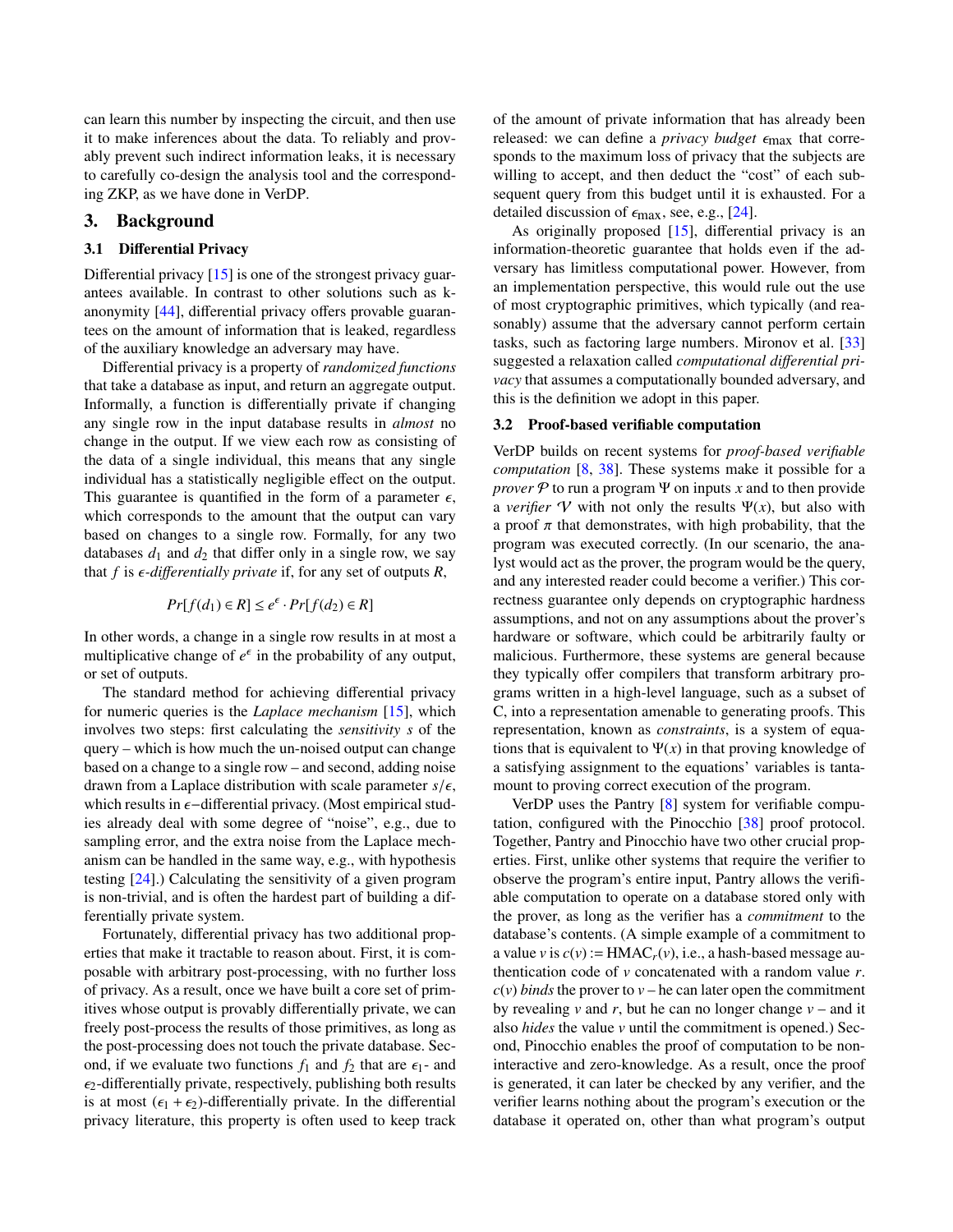implies. If the computation described by the program is differentially private — as is true of all well-typed VFuzz programs  $[39]$  — and if the program itself is compiled without looking at the private data, then neither the output nor the structure of the proof can leak any private data.

The full details of Pinocchio's proof protocol are beyond the scope of this paper, but there is one aspect that is relevant here. In Pinocchio's proof protocol, some party other than the prover (e.g., the verifier) first generates a public *evaluation key (EK)* to describe the computation, as well as a small *verification key (VK)*. The prover then evaluates the computation on the input *x* and uses the EK to produce the proof  $\pi$ ; after that, anyone can then use the VK to check the proof.

#### <span id="page-4-3"></span>3.3 Computing over a database

As we mention above, Pantry allows Ψ to compute over a database that is not included in the inputs *x* and outputs Ψ(*x*), which, in VerDP's case, comes from the curator. Pantry makes this possible by allowing the prover  $P$  to read and write arbitrarily-sized data blocks from a block store. To prevent  $P$  from lying about blocks' contents, blocks are named by the collision resistant hashes of their contents, and the compiler transforms each read or write into a series of constraints corresponding to computing the block's hash and comparing it to the expected value (i.e. the block's name). In this way, a computationally-bound  $P$  can only satisfy the constraints *C* if it uses the correct data from the block store.

Ψ can compute new block names during its execution and retrieved blocks can contain the names of other blocks, but the name of at least one block must be known to the verifier  $\mathcal V$ . One possibility is to include the database's root hash in the input  $x$  that  $\mathcal V$  observes. But, in VerDP, readers cannot be allowed to see the root hash because it could leak information about the database's contents. Instead, *x* only contains a cryptographic commitment to the database's root hash supplied by the curator [\[8,](#page-12-5) §6]. The commitment binds the analyst to the database's contents while hiding the root hash from readers. Furthermore, the compiler inserts constraints into *C* that are only satisfiable if the analyst correctly opens the commitment to the database's root hash.

### <span id="page-4-2"></span>3.4 Performance of verifiable computation

Despite recent improvements, verifiable computation systems impose significant overhead on  $P$ , often by a factor of up to  $10^5$  [\[8\]](#page-12-5). For verification, however, each new program has high setup costs, but every subsequent execution of that program (on different inputs) can be verified cheaply. Creating an EK and a VK takes time linear in the number of steps in the program — often tens of minutes for the curator — but then readers can verify  $\pi$  in seconds. Not surprisingly, MapReduce-style applications, where a small program is executed many times over chunks of a larger data set, are ideally suited to these limitations, and VerDP exploits this fact (see Section [5.2\)](#page-6-0). Note that commitments are relatively costly in these systems, so VerDP uses them sparingly.

# <span id="page-4-0"></span>4. The VFuzz language

VerDP's query language is based on the Fuzz language for differentially private data analysis [\[18,](#page-13-6) [21,](#page-13-7) [39\]](#page-13-8) because: 1) it is sufficiently expressive to implement a number of practical differentially-private queries, and 2) it uses static analysis to certify privacy properties without running the query or accessing the data.

#### 4.1 The Fuzz query language

We begin by briefly reviewing the key features of the Fuzz query language. Fuzz is a higher-order, dependently typed functional language; queries are written as functions that take the data set as an argument and return the value that the analyst is interested in. Fuzz's type system for inferring the sensitivity of functions is based on linear types [\[39\]](#page-13-8). It distinguishes between ordinary functions  $f : \tau \to \sigma$  that can map arbitrary elements of type  $\tau$  to arbitrary elements of type  $\sigma$ , and functions  $f : \tau \to k \sigma$  that have an upper bound  $k$  on their sensitivity – in other words, a change in the argument can be amplified by no more than *k* in the result. The sensitivity is used to calculate how much random noise must be added to f's result to make it differentially private.

Fuzz offers four primitive functions that can operate directly on data sets: map, split, count, and sum. map :  $\tau$  *bag*  $\rightarrow$  ( $\tau \rightarrow \sigma$ )  $\rightarrow \sigma$  *bag*<sup>[1](#page-4-1)</sup> applies a function of type  $\tau \rightarrow \sigma$  to each element of type  $\tau$ , whereas split :  $\tau$  *bag*  $\rightarrow$  ( $\tau \rightarrow$  *bool*)  $\rightarrow$   $\tau$  *bag* extracts all elements from a data set *d* that match a certain predicate of type  $\tau \rightarrow \text{bool}$ . With the restriction that  $\tau \text{ bag} = \sigma \text{ bag} = db$ both functions take a database and a predicate function of appropriate type, and return another data set as the result. count  $d : db \rightarrow \mathbb{R}$  returns the number of elements in data set *d*, and sum *d* :  $db \rightarrow \mathbb{R}$  sums up the elements in data set *d*; both return a number.

Fuzz also contains a *probability monad*  $\bigcirc$  that is applied to operations that have direct access to private data. The only way to return data from inside the monad is to invoke a primitive called sample that adds noise from a Laplace distribution based on the sensitivity of the current computation. Reed et al. [\[39\]](#page-13-8) has shown that any Fuzz program with the type  $db \rightarrow \bigcirc \tau$  is provably differentially private; intuitively, the reason is that the type system prevents programs from returning values unless the correct amount of noise has been added to them.

Figure [3](#page-5-1) shows a "hello world" example written in Fuzz that returns the (noised) number of persons in a data set whose age is above 40. over  $40$  is a function with type  $row \rightarrow bool$ . The split primitive maps this function over each individual row, and counts the rows where the result of over 40 was true. This result is noised with sample, and returned as the final output.

<span id="page-4-1"></span><sup>1</sup> Fuzz uses the type *bag* to refer to multisets. A τ *bag* is a multiset consisting of  $\tau$  elements.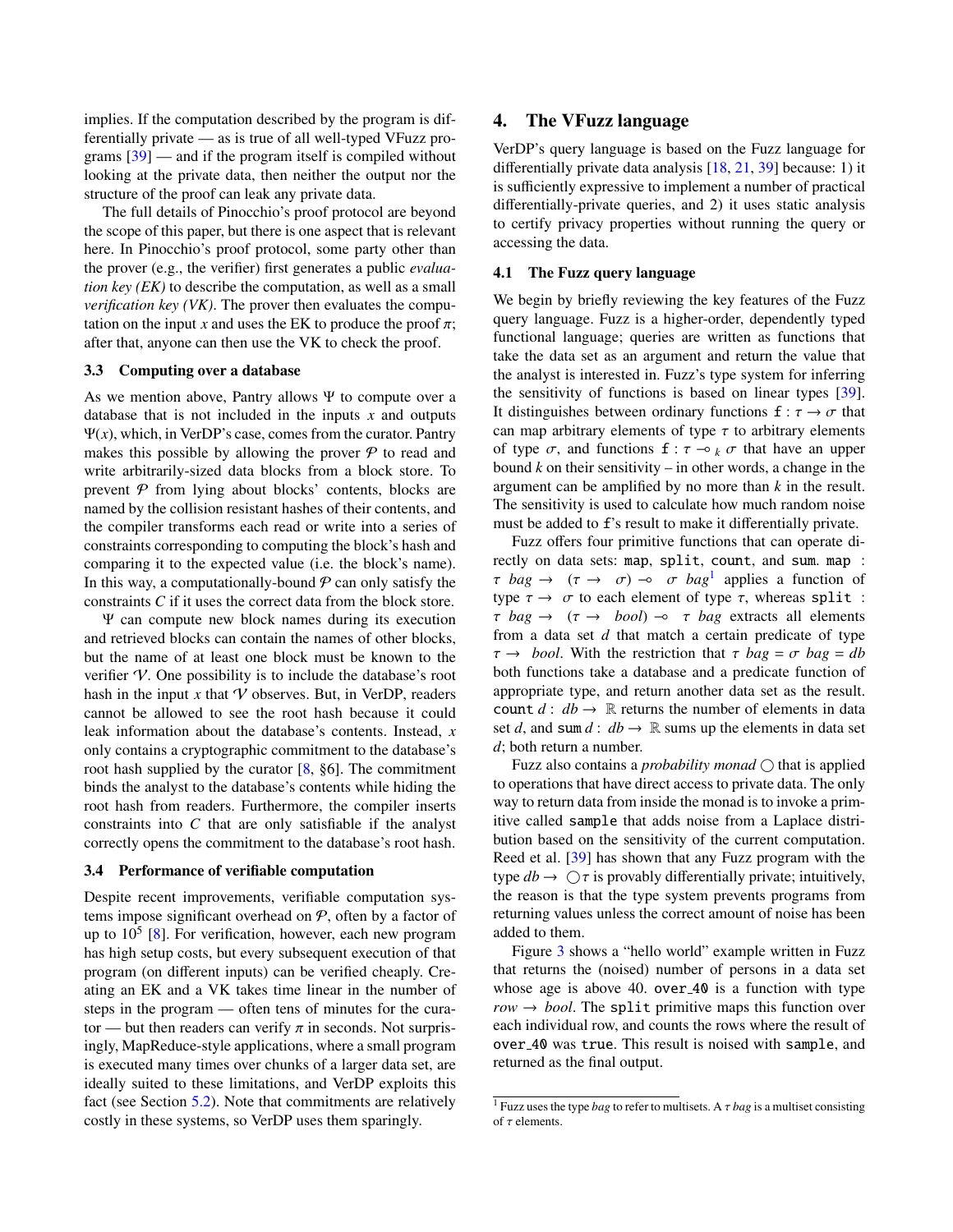```
function over 40(r : row) : boolr \cdot age > 40}
function main (d :[1] db) : fuzzy num {
  let peopleOver40 = split over 40 d in
    return sample fuzz count peopleOver40
}
```
<span id="page-5-1"></span>Figure 3. A simple program written in Fuzz that counts the individuals over 40 in a database of individuals' ages.

# 4.2 From Fuzz to VFuzz

Fuzz already meets one of our requirements for VerDP: it can statically certify queries as differentially private, without looking at the data. However, Fuzz programs cannot directly be translated to circuits, for two different reasons: 1) the size of the data set that results from a split can depend on the data, and 2) map and split allow arbitrary functions and predicates, including potentially unbounded, data-dependent recursion. Thus, if the execution of a Fuzz program were naïvely mapped to a circuit, the size and structure of that circuit could reveal facts about the private input data.

Our solution to this problem consists of two parts. To address the first problem, all internal variables of type *db* have a fixed size equal to that of the input database, and VFuzz uses a special "empty" value that is compatible with map and split but is ignored for the purposes of count and sum. To address the second problem, we require map functions and split predicates to be written in a restricted subset of C that only allows loops that can be fully unrolled at compile time and disallows unbounded recursion.

We refer to the modified language as Verifiable Fuzz or *VFuzz*. Clearly, not all Fuzz programs can be converted into VFuzz programs, but all practical Fuzz programs we are aware of can be converted easily (for more details, see Section [7.1\)](#page-9-1). VFuzz is slightly less convenient than Fuzz because the programmer must switch between two different syntaxes, but map and split functions are usually small and simple. They could be automatically translated to C in most cases, using standard techniques for compiling functional programs efficiently, but this is beyond the scope of the present paper.

We note that there is an interesting connection between the above problem and the timing side channels in Fuzz programs that we identified (and fixed) in  $[21]$ : the data dependencies that cause the circuit size to change are the same that also affect query execution time, and vice versa. [\[21\]](#page-13-7) takes a different approach to the second problem: it introduces timeouts on map functions and split predicates, and if the timeout is exceeded, the function or predicate aborts and returns a default value. In principle, we could use this approach in VerDP as well; for instance, we could introduce a cap on the

number of constraints per map or split, unroll the function or predicate until that limit is reached, and return a default value if termination does not occur before then. Although this approach would enable VFuzz to be more expressive, it would yield a highly inefficient set of constraints.

### <span id="page-5-2"></span>4.3 Are VFuzz programs safe?

With these changes, all VFuzz programs can be translated to circuits safely, without leaking private data. To see why, consider that all VFuzz programs could be partitioned into two parts: one that operates on values of type *db* (and thus on un-noised private data) and another that does not. We refer to the former as the "red" part and to the latter as the "green" part. Valid programs begin in red and end in green, but they can alternate between the two colors in between  $-e.g.,$ when a program first computes a statistic over the database (red), samples it (green), and then computes another statistic, based on the sampled output from the earlier statistic (red). The boundary from red to green is formed by count and sum, which are the only two functions that take a *db* as an argument and return something other than *db* [\[21\]](#page-13-7).

Crucially, all the red parts can be translated statically because 1) the only values they can contain outside of map and split are of type *db*, which has a fixed size; 2) the functions and predicates in VFuzz's map and split are written directly in restricted C; and 3) the four data set primitives (map, split, count, and sum) can be translated statically because they simply iterate over the entire data set. We emphasize that, because circuits are generated directly from VFuzz programs without looking at the private database, the resulting circuits cannot depend on, and thus cannot leak, the private data in any way.

What about the green parts? These are allowed to contain data-dependent recursion (and generally all other features of the original Fuzz), but the only way that data can pass from red to green is by sampling, which adds the requisite amount of noise and is therefore safe from a privacy perspective. (Unlimited sampling is prevented by the finite privacy budget.) Indeed, since the green parts of a VFuzz program can only look at sampled data, and the differential privacy guarantees remain even with arbitrary post-processing [\[15\]](#page-13-3), *there is no need to translate the green parts to circuits at all* – the analyst can simply publish the sampled outputs of the red parts, and the readers can re-execute the green parts, e.g., using the standard Fuzz interpreter, or any other programming language runtime, incurring no additional cryptographic overhead. A proof of VFuzz's safety is omitted here due to space constraints, but is available in the extended ver-sion [\[35\]](#page-13-17).

# <span id="page-5-0"></span>5. The VerDP system

This section describes VerDP's design and how it realizes verifiable, privacy-preserving data analysis for queries written in VFuzz.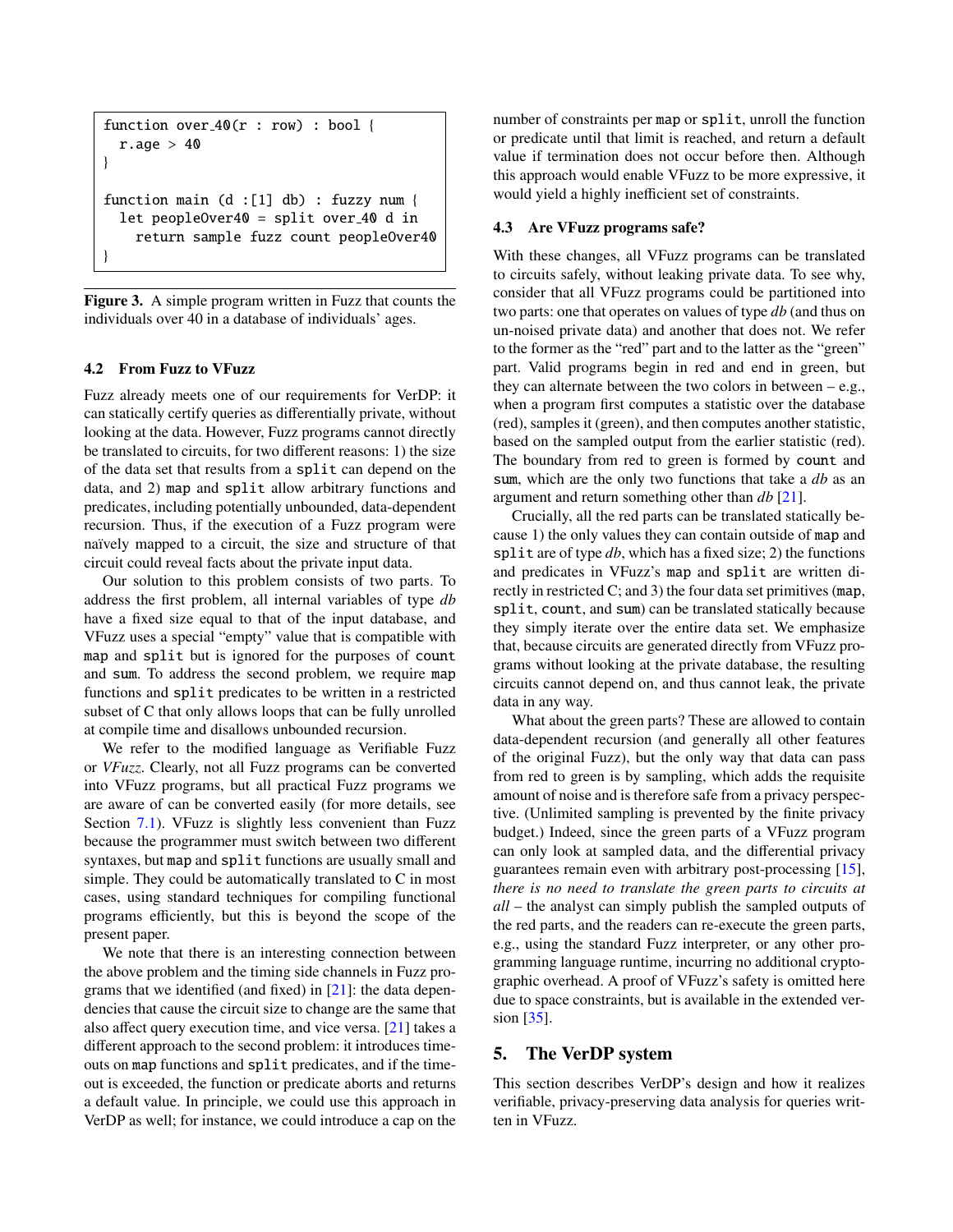

<span id="page-6-2"></span>Figure 4. Workflow in VerDP. The numbers refer to the steps in Section [5.1.](#page-6-1)

#### <span id="page-6-1"></span>5.1 VerDP's workflow

Figure [4](#page-6-2) illustrates VerDP's workflow, which consists of the following steps:

- 1. The database curator collects the private data of each subject into a data set *db*, and then publishes a commitment Comm(db) to it (Section [5.3\)](#page-7-1). The curator also creates and maintains a privacy budget for the data set.
- 2. An analyst requests the data set from the curator and is vetted. If her request is granted, the analyst studies the data, formulates a hypothesis, and decides on query *q* for which she wants to publish the results.
- 3. The analyst submits  $q$  to the curator,<sup>[2](#page-6-3)</sup> who compiles and typechecks it with the VFuzz compiler to ensure that it is differentially private. If *q* fails to typecheck or exceeds *db*'s privacy budget, the analyst must reformulate *q*.
- 4. If *q* is approved, the compiler converts all of the "red" portions of *q* into a series of verifiable programs  $(\Psi_1, \dots, \Psi_m)$ (see Section [5.2\)](#page-6-0). For each  $\Psi_i$ , the curator generates an evaluation key  $EK_i$  and a verification key  $VK_i$ , and gives the *EK*s to the analyst while making the *VK*s public. Finally, the curator generates a random seed  $r$ , gives it to the analyst, and publishes a commitment to it Comm(r).
- 5. The analyst runs *q* by executing the verifiable programs and publishes the result  $q(db)$ . She adds noise to  $q(db)$  by sampling from a Laplace distribution using a pseudorandom generator seeded with *r*. In addition, every time she runs  $\Psi_i$  — and she often runs a given verifiable program multiple times (see below) — she uses the corresponding *EK*<sup>*i*</sup> to produce a proof  $\pi$  that the program was executed correctly (Section 5.4). She then publishes the proofs  $\pi$ . correctly (Section [5.4\)](#page-7-0). She then publishes the proofs  $\pi_i$ .<br>Finally for every value *v* passed from one verifiable pro-Finally, for every value *v* passed from one verifiable program to another, she publishes a commitment Comm(v).
- 6. Readers who wish to verify the analyst's results obtain *q* and begin running its "green" portions. Every



<span id="page-6-4"></span>Figure 5. The MapReduce-like structure of VFuzz programs. The small circles represent commitments, and the labels at the top show the parts of the over40 program from Figure [3](#page-5-1) that correspond to each phase.

time they reach a "red" portion, they obtain the corresponding proofs, commitments, and verification keys and check that that portion of *q* was executed correctly (Section [5.5\)](#page-8-1). If they successfully verify all of the "red" portions of *q* and obtain the same result as the analyst after running the "green" portions, they accept the results.

Next, we explain each of these steps in more detail.

### <span id="page-6-0"></span>5.2 The structure of VFuzz programs

VerDP's design is guided by both the properties of the VFuzz language (Section [4\)](#page-4-0) and the performance characteristics of verifiable computation (Section [3.4\)](#page-4-2). On the one hand, we observe that the "red" portions of every VFuzz query have a similar MapReduce-like structure: first, there is a map phase where some combination of map functions and split predicates are evaluated on each row of the data set independently, and second, there is a reduce phase where some combination of count and sum operators aggregate the per-row results. Finally, there is a phase that adds random noise to this aggregate value. Returning to the example in Figure [3,](#page-5-1) the map phase corresponds to the split operator with the over40 predicate, the reduce phase corresponds to the count operator, and the noise phase corresponds to the sample operator. On the other hand, verifiable computation is most efficient, not when there is a large monolithic program, but in a MapReduce setting where a small program is executed many times over chunks of a larger data set, thereby amortizing the high setup costs.

These observations led us to the design shown in Figure [5.](#page-6-4) The VFuzz compiler converts each phase of every "red" section into its own independent verifiable program, written in a restricted subset of C. These three verifiable programs are compiled separately, and the curator generates a separate *EK* and *VK* for each one. To amortize each program's setup costs, we exploit the fact that both the map and reduce phases are embarrassingly parallel: their inputs can be partitioned and processed independently and concurrently. Thus, the

<span id="page-6-3"></span><sup>2</sup> VerDP actually enables a further separation of duties: because they can be created solely from *q*, the *EK*s could be generated by a party other than the curator, which never has to see *db* at all.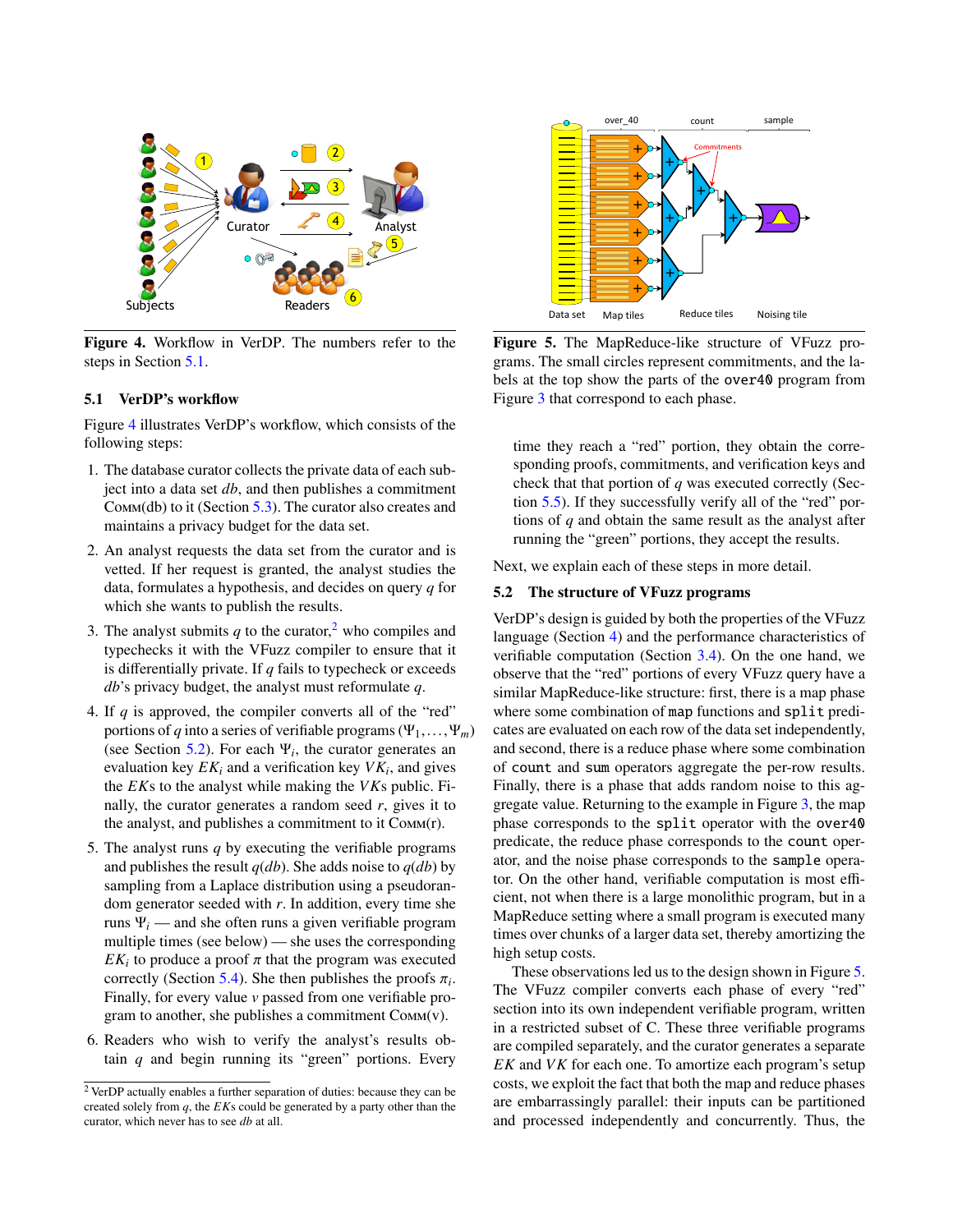map and reduce programs only operate on chunks of their phase's input, and the analyst processes the entire input by running multiple map and reduce instances, potentially in parallel across multiple cores or machines. $3$  We refer to these instances as *tiles* because VerDP must run enough tiles to cover the entire data flow. For each tile that she executes, the analyst produces a proof  $\pi$  that readers must verify. Fortunately, these proofs are small and cheap to verify.

If a VFuzz query is broken down into separate verifiable programs, how does the analyst prove to readers that she has correctly used the output *v* of one phase as the input to the next without revealing un-noised intermediate values? The answer is that, for each tile in each phase, she publishes a commitment  $COMM(v)$  to the tile's output, which is given as input to a tile in the next phase (blue circles in Figure [5\)](#page-6-4). The analyst can only satisfy the constraints of each phase's verifiable program if she correctly commits and decommits to the values passed between phases. Readers can later use the Comm(v)s along with the proofs  $(\pi s)$  for each instance in each phase to verify the "red" portions of the query.

#### <span id="page-7-1"></span>5.3 Committing to the data set

Recall our verifiable integrity goal: the readers should be able to verify that some published result *r* was produced by evaluating a known query *q* over a private database *db* – *without* having access to the database itself! To make this possible, the curator publishes a commitment to the data set Comm(db), and the constraints of every mapper program are chosen so that they can only be satisfied if the analyst actually uses the data set corresponding to Comm(db) when executing the query (see Section [3.3\)](#page-4-3). In other words, the analyst must prove that she knows a database *db* that a) is consistent with Comm(db), and b) produces  $r = q(db)$ .

In principle, the curator could commit to the flat hash of the data set. But, in that case, each mapper would have to load the entire data set in order to check its hash. As a result, each mapper program would require Ω(|*db*|) constraints, and the mappers would be too costly for the analyst to execute for all but the smallest data sets. For this reason, the curator organizes the data set as a hash tree where each tree node is a verifiable block (see Section  $3.3$ ), and each leaf node contains the number of rows that an individual map tile can process; we refer to the latter as a *leaf group*. The curator can then commit to the root hash of this tree. In this way, each map tile only needs  $O(\log |db|)$  constraints.

Because all loop bounds and array sizes must be determined statically, the number of rows in each leaf must be fixed at compile-time. The number of rows per leaf must be chosen carefully, as it affects the runtime of the map tiles. Having too few per leaf is inefficient because even opening the commitment to the *db*'s root hash incurs a high cost that is best amortized across many rows. But having too many rows per leaf results in a map tile that takes to long to execute and exhausts the available memory. As each map tile processes at least one leaf, the number of leaves represents an upper bound on the available parallelism.

Beside committing to the data set, the curator also commits to a random seed  $r$  that the analyst uses to generate noise (see Section [5.4\)](#page-7-0). This seed *must* be private because if it were known to the readers, then they could recompute the noise term, subtract it from the published result, and obtain the precise, un-noised result of the query. The seed could be chosen by the curator, or the research subjects could generate it collaboratively.

### <span id="page-7-0"></span>5.4 Phases of VerDP computations

Recall from Section [4.3](#page-5-2) that VFuzz programs consist of red and green parts. Before VerDP can generate tiles for a query, it must first identify all the red parts of the query; this can be done with a simple static analysis that traces the flow of the input data set *db* to the aggregation operators (count and sum) that mark the transition to green.

The map phase: Every mapper program has a similar structure. It has at least two inputs: Comm(db) and an integer that identifies which leaf of the data set tree it should process. It then proceeds as follows. First, it verifiably opens Comm(db) and then retrieves its leaf of the data set by fetching *O*(log|*db*|) verifiable blocks. Second, it performs a sequence of map and split operations on each row in its leaf independently. Third, it aggregates the results of these operations across the rows in its leaf using either the sum or the count operator. Finally, it outputs a commitment to this local aggregate value that is passed along to the reduce phase. The reduce phase: Ideally, the reduce phase could just consist of a single instance of a single program that verifiably decommitted to all of the map tiles' outputs, computed their sum, and then committed to the result. Unfortunately, the high cost of verifiably committing and decommitting means that each reduce tile can only handle a handful of input commitments. Consequently, VerDP must build a "tree" of reduce tiles that computes the global sum in several rounds, as illustrated in Figure [5.](#page-6-4) Thus, if *k* is the number of map tiles, then the reduce phase consists of *O*(log*k*) rounds of reduce tiles. However, within each round except the last one, multiple reduce tiles can run in parallel. In our experiments (see Section [7\)](#page-9-0), we use reducers that take only two commitments as input in order to maximize the available parallelism.

Notably, all VFuzz queries use the same programs for their reduce and noise phases. Thus, the curator only has to generate an *EK* and *VK* for these programs once for all analysts, substantially reducing the work required to approve an analyst's query.

The noise phase: The noise phase adds random noise drawn from a Laplace distribution to the aggregate results of the previous phases. The single noise tile has four inputs: 1) the sensitivity *s* of the computation whose result is being

<span id="page-7-2"></span><sup>3</sup> Pantry's MapReduce implementation exploits similar parallelism [\[8,](#page-12-5) §4], but VerDP's use case is even more embarrassingly parallel. Whereas in Pantry, each mapper has to produce an output for every reducer, in VerDP each mapper instance only needs to send input to a single reducer instance.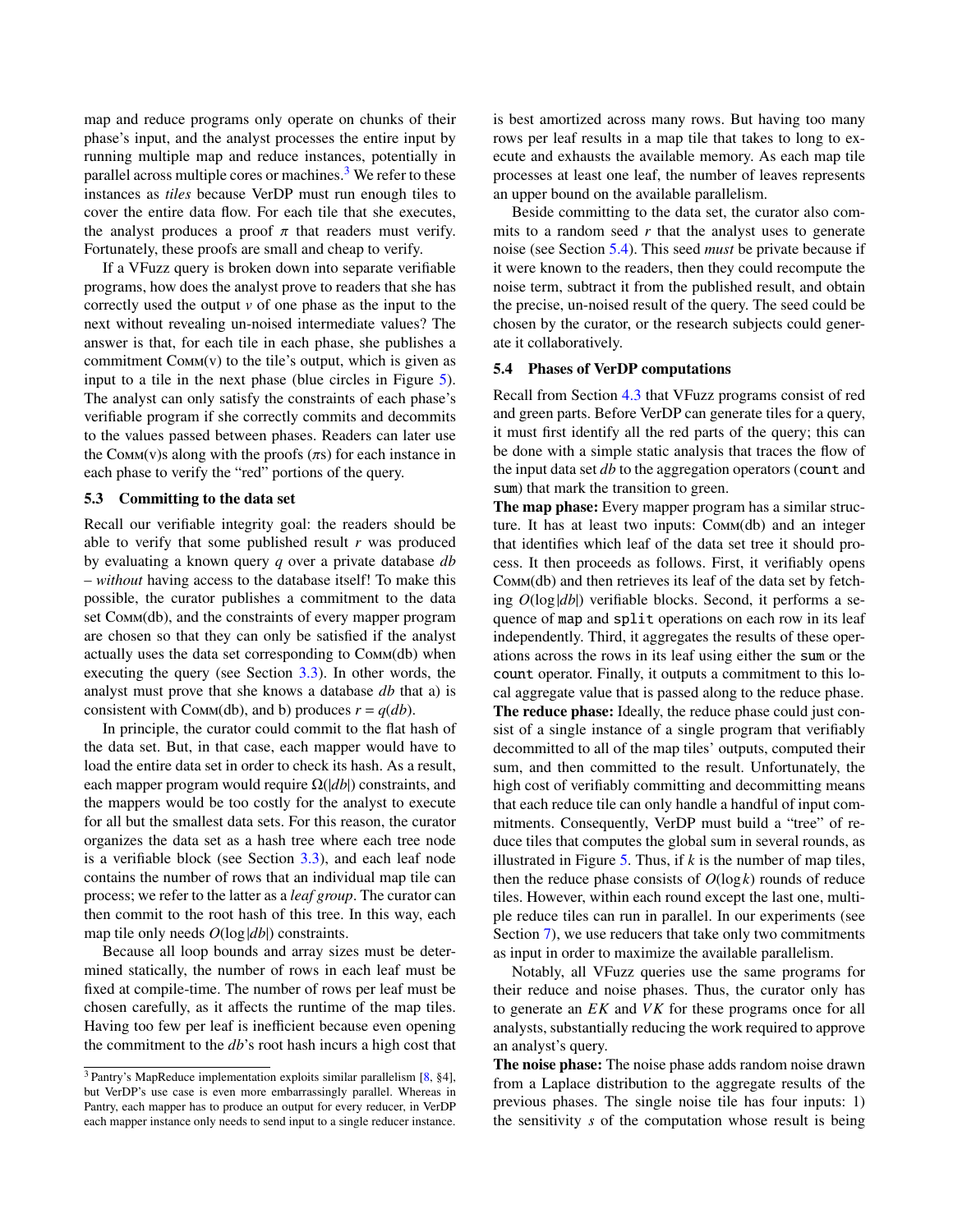noised, 2) the privacy cost  $\epsilon$  of that particular computation, 3) the curator's commitment Comm(db) to the original data set, and 4) Comm(r), the curator's commitment to a random 32-bit seed *r*. The noise tile works by first converting the seed to a 64-bit fixed-point number  $\bar{r}$  between 0 and 1, and then computing  $\frac{s}{e} \cdot \ln(\bar{r})$ , using one extra bit of randomness to determine the sign. If the input is in fact chosen uniformly at random, then this process will result in a sample from the  $Lap(s/\epsilon)$  distribution. Since our verifiable computation model does not support logarithms natively, our implementation approximates  $ln(\bar{r})$  using 16 iterations of Newton's method. We also use fixed-point (as opposed to floatingpoint) arithmetic to avoid an attack due to Mironov [\[32\]](#page-13-18), which is based on the fact that the distance between two adjacent floating-point values varies with the exponent. To provide extra protection against similar attacks, our noise generator could be replaced with one that has been formally proven correct, e.g., an extension of the generator from [\[22\]](#page-13-19) or the generation circuit from [\[14\]](#page-12-6).

### <span id="page-8-1"></span>5.5 Proof verification

An interested reader who wants to verify the analyst's computation needs four ingredients: 1) the curator's commitment to the data set the analyst has used; 2) the exact VFuzz code of the queries; 3) the VK and the index that the curator has generated for the analyst; and 4) the analyst's proof.

The reader begins by using VerDP to type-check each of the queries; if this check fails, the analyst has failed to respect differential privacy. If the type check succeeds, VerDP will (deterministically) compile the query into the same set of tiles that the analyst has used to construct the proof. The reader now verifies the proof; if this fails, the analyst has published the wrong result (or the wrong query).

If the last check succeeds, the reader has established that the red parts of the published query were correctly evaluated on the data set that the curator collected, using a noise term that the analyst was not able to control. As a final step, the reader plugs the (known but noised) output values of each red part into the green part of the VFuzz program and runs it through an interpreter. If this final check succeeds, the reader can be satisfied that the analyst has indeed evaluated the query correctly, and since the proof was in zero knowledge, he has not learned anything beyond the already published values. Thus, VerDP achieves the goals of certifiable privacy and verifiable integrity we have formulated in Section [2.1.](#page-1-1)

### 5.6 Limitations

VerDP's integrity check is limited to verifying whether a query *q*, given as a specific VFuzz program, will produce a certain result when evaluated over the data set that the curator has committed to. This does *not* mean that *q* actually does what the analyst claims it will  $d\sigma - a$  blundering analyst may have made a mistake while implementing the query, and a dishonest analyst may intentionally formulate an obfuscated query that appears to do one thing but actually does another. In principle, the readers can detect this because the code of the query is available to them, but detecting such problems is not easy and may require some expertise.

Not all differentially private queries can be expressed in VFuzz, for at least two reasons. First, there are some useful primitives, such as the GroupBy in PINQ [\[30\]](#page-13-4), that are not supported by the original Fuzz, and thus are missing in VFuzz as well. This is not a fundamental limitation: Fuzz can be extended with new primitives, and these primitives can be carried over to VFuzz, as long as the structure of the corresponding proofs does not depend on the private data. Second, it is known [\[18\]](#page-13-6) that some queries cannot be automatically certified as differentially private by Fuzz or VFuzz because the proof relies on a complex mathematical truth that the type system fails to infer. This is because Fuzz, as a system for non-experts, is designed to be automated as much as possible. [\[18\]](#page-13-6) shows that some of these limitations can be removed by extending the type system; also, analysts with more expertise in differential privacy could use a system like CertiPriv [\[2\]](#page-12-7) to complete the proof manually. However, these approaches are beyond the scope of this paper.

# <span id="page-8-0"></span>6. Implementation

VerDP builds upon two core programs—the VFuzz compiler and typechecker, for certifying programs as differentially private, and the Pantry verifiable computation system, for compiling to a circuit, generating zero knowledge proofs of correct circuit execution, and verifying the results of the generated proofs. Verifiable programs are written in a restricted subset of C without recursion or dynamic loops.

Our VFuzz compiler is based on our Fuzz compiler from  $[21]$ ; we modified the latter to emit functions in restricted C, and we wrote some additional libraries in C to support the privileged Fuzz operators map and split, as well as for generating Laplace noise. We also modified the Fuzz compiler to accept VFuzz programs as input, as detailed in Section [4.](#page-4-0)

A single VFuzz query results in multiple verifiable programs, depending on the number of sample calls. For a given sample, the VFuzz compiler outputs a map tile program, which is run in parallel on each leaf group. The reduce tile and noising tile programs are fixed and identical across all queries. A single sample requires a tree of reducers, but each individual component of the reducer is the same. The tree is run until there is a single output, which is the actual un-noised result of the sample call in VFuzz. The final step is to input this value to the Laplace noising program, which outputs the final noised result.

For verification, each individual tile needs to be checked separately. However, since the outputs are not differentially private, only *commitments* to the outputs are sent. Only the final output from the noising tile is differentially private and thus sent in the clear.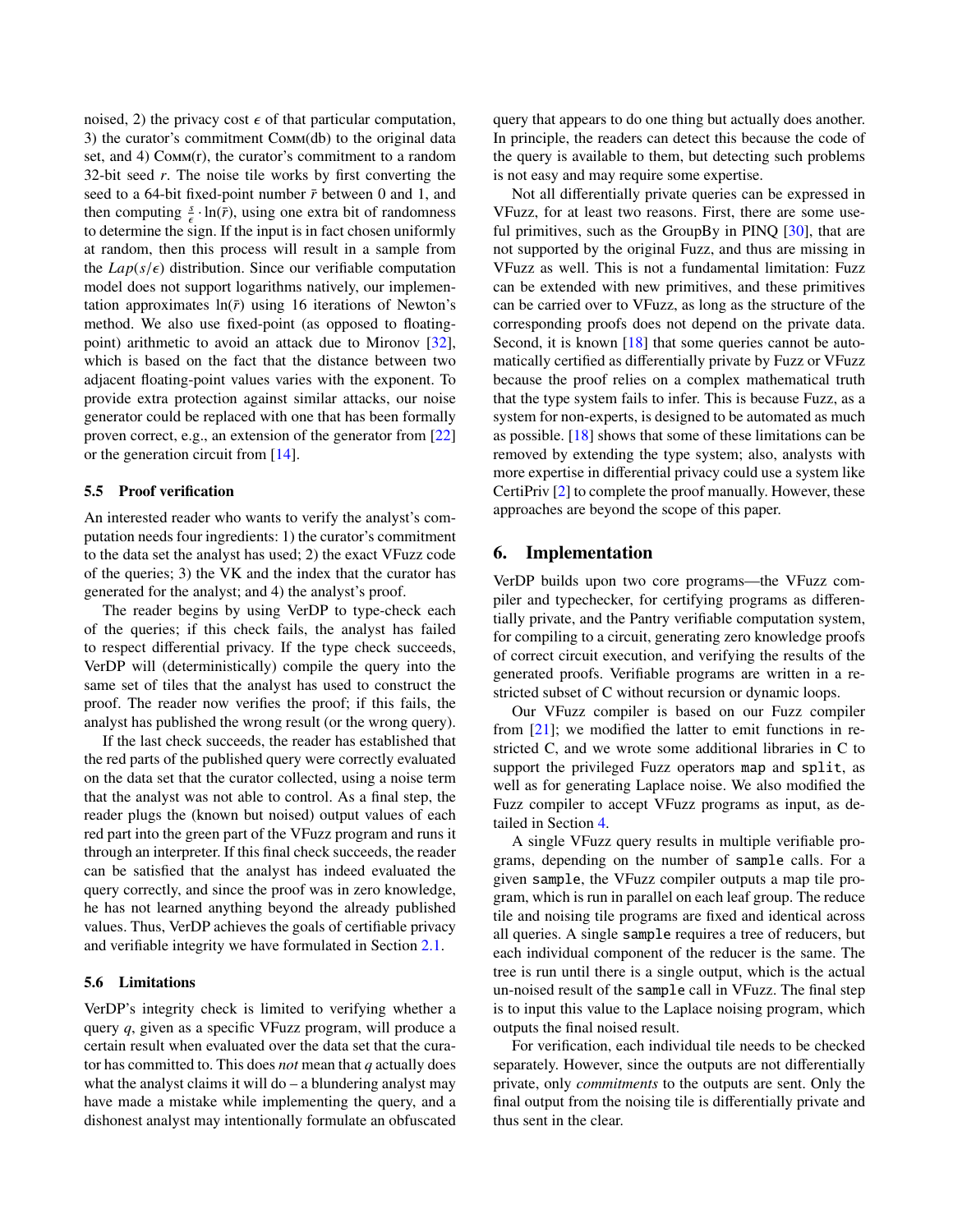| Ouery     | Type        | LoC mod. | Samples | From               |
|-----------|-------------|----------|---------|--------------------|
| $over-40$ | Counting    | 2/45     |         | [15]               |
| weblog    | Histogram   | 2/45     |         | $\lceil 15 \rceil$ |
| census    | Aggregation | 9/50     |         | [9]                |
| kmeans    | Clustering  | 46 / 148 |         |                    |

<span id="page-9-2"></span>Table 1. Queries we used for our experiments (based on [\[21\]](#page-13-7)), lines of code modified, and the inspirations.

The VFuzz compiler ignores post-processing instructions. Fuzz allows for arbitrary computation outside the probability monad for pretty-printing, etc., but these are not necessary to protect privacy. Since it would be expensive (and unnecessary) to compute these post-processing steps as verifiable programs, we discard them during proof generation and simply re-execute them during verification.

# <span id="page-9-0"></span>7. Evaluation

Next, we report results from an experimental evaluation of our VerDP prototype. Our experiments are designed to answer three key questions: 1) Can VerDP support a variety of different queries?, 2) Are the costs low enough to be practical?, and 3) How well does VerDP scale to larger data sets?

# <span id="page-9-1"></span>7.1 Queries

We used four different queries for our experiments. The first three are the queries that were used to evaluated Fuzz  $[21]$ : weblog computes a histogram over a web server log that shows the number of requests from specific subnets; census returns the income differential between men and women on a census data set; and kmeans clusters a set of points and returns the three cluster centers. Each of these queries is motivated by a different paper from the privacy literature [\[7,](#page-12-9) [9,](#page-12-8) [15\]](#page-13-3), and each represents a different type of computation (histogram, aggregation, and clustering). We also included our running example from Figure [3](#page-5-1) as an additional fourth query; we will refer to it here over-40 because it computes the number of subjects that are over 40 years old. Table [1](#page-9-2) shows some statistics about our four queries.

Since VerDP's query language differs from that of Fuzz, we had to modify each query to work with VerDP. Specifically, we re-implemented the mapping function of each map and the predicate of each split in our safe subset of C. As Table [1](#page-9-2) shows, these modifications were minor and only affected a very few lines of code, and mostly involved syntax changes in the mapping functions from functional to imperative. Importantly, the changes from Fuzz to VFuzz do not reduce the expressiveness of the queries, or degrade the utilities. We also inspected all the other example programs that come with Fuzz, and found that each could have been adapted for VerDP with small modifications to the code; none used constructs (such as unbounded recursion) that VerDP does not support. This suggests that, in practice, the applicability of VerDP's query language is comparable to Fuzz.

### 7.2 Experimental setup

Since Pantry can take advantage of GPU acceleration to speed up its cryptographic operations, and since VerDP can use multiple machines to run map and reduce tiles in parallel, we use 32 cg1.4xlarge instances on Amazon EC2 for our experiments. This instance type has a 64-bit Intel Xeon x5570 CPU with 16 virtual cores, 22.5 GB of memory, and a 10 Gbps network card. We used the MPI framework to distribute VerDP across multiple machines. We reserved one machine for verification, which is relatively inexpensive; this left 31 machines available for proof generation.

For our experiments, we used a leaf group size of 2,048, the largest our EC2 instances could support without running out of memory. (Recall that this parameter, and thus the "width" of the map tiles, needs to be defined in advance by the curator and cannot be altered by the analyst.) We then generated four synthetic data sets for each query, with 4,096, 16,384, 32,768, and 63,488 rows, which corresponds to 2, 8, 16, and 31 map tiles. Recall that VerDP's privacy guarantee depends critically on the fact that the structure of the computation is independent of the actual data; hence, we could have gained no additional insights by using actual private data. Although some real-world data sets (e.g., the U.S. census data) are larger than our synthetic data sets, we believe that these experiments demonstrate the key trends.

### 7.3 Commitment generation

Before the curator can make the data set available to analysts, he must first generate a commitment to the data set, and publish it. To quantify the cost, we measured the time taken to generate commitments for various database sizes, as well as the size of the commitment itself.

As expected, generating the commitment is not expensive: we found that the time varied from 1 second for our smallest data set (4,096 rows) to 3.1 seconds for our largest data set (63,488 rows). The size of the commitment is 256 bits, independent of the size of the data set; recall that the commitment is generated through a hash tree, and only the final root-hash is committed to. These costs seem practical, even for a curator with modest resources – especially since they are incurred only once for each new data set.

### 7.4 Query compilation and EK generation

With the database and the commitment, the analyst can formulate and test queries in VFuzz. Once the analyst has finalized the set of queries, she sends the queries to the curator, who compiles them and generates an EK and VK for each tile, as well as the seeds for each noise generator. Since the curator has to independently recompile the VFuzz queries, it is important that compilation is relatively inexpensive.

Recall from Section [4.3](#page-5-2) that a single VFuzz query can contain multiple "red" parts, depending on the number of sample calls, and that each part can consist of multiple map tiles (depending on the database size), a tree of reduce tiles, and a single noising tile that returns the final "sample".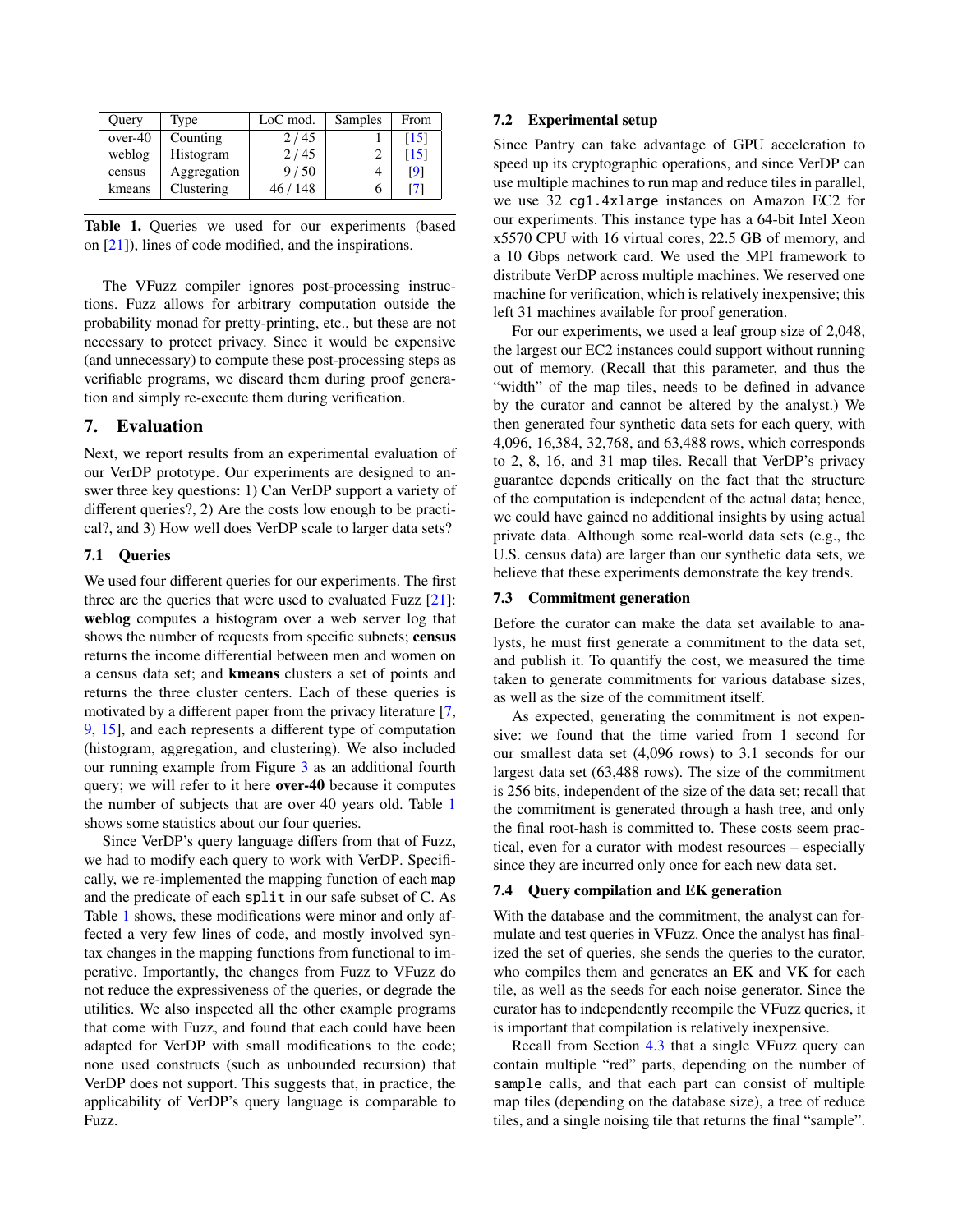

<span id="page-10-0"></span>Figure 6. Compilation time for map tiles as a function of tile size, for (512, 1024, 2048) rows per tile.



<span id="page-10-1"></span>Figure 7. Constraints generated for map tiles with (512, 1024, 2048) rows per tile.

Our queries contain between one and six sample calls each. However, recall that compilation is only required for each *distinct* tile; since most map tiles (and *all* reduce and noising tiles) are identical, compilation time depends only on the width of the map tile, but *not* on the size of the data set.

Time: To estimate the burden on the curator, we benchmarked the time it took to compile our map, reduce, and noising tiles, and to generate the corresponding EKs and VKs; our results are shown in Figure [6.](#page-10-0) We can see that compilation and key generation is relatively inexpensive, taking at most 84 minutes for the largest query (k-means). The compiled binaries are also relatively small, taking at most 14 MB. Note that the curator *must* compile the binaries in order to produce the keys; the analyst can either download the compiled binaries from the curator or recompile them locally with the EK.

Complexity: We also counted the number of constraints that were generated during compilation, as a measure of complexity. Figure [7](#page-10-1) shows the results for each of the map tiles. We separate out the number of constraints used for 1) commitment operations, and 2) actual computation. The figure shows that a large part of the overhead is in commitment operations. This is why small tile widths are inefficient.

To summarize, the work done by the curator is relatively inexpensive. Generating commitments is cheap and must be done only once per data set. The costs of compilation and key generation are nontrivial, but they are affordable as they do not grow with the size of the data set.



<span id="page-10-2"></span>Figure 8. Time to generate proofs for map tiles of width 2,048, as well as the reduce and noising tiles.



<span id="page-10-3"></span>Figure 9. Projected time to generate proofs for databases of (8k, 16k, 32k, 62k) rows.

# 7.5 Query execution and proof generation

Once the analyst receives the compiled queries from the curator, she must run the resulting verifiable program to generate the results and proof, and then make the proof available to interested readers. This is the most computationally expensive step. To quantify the cost, we generated proofs for each of our four queries, using varying data set sizes.

Microbenchmarks: We benchmarked the map tiles for each of our four queries, using a tile width of 2,048 rows, as well as the reduce and noising tiles. (The cg1.4xlarge instances could not support map tiles with more rows, due to memory limitations.) Our results are shown in Figure [8.](#page-10-2) Proof generation times depend on the complexity of the query but are generally nontrivial: a proof for a k-means map tile takes almost two hours. However, recall from Section [5.2](#page-6-0) that VerDP can scale by generating tile proofs in parallel on separate machines: all the map tiles can be generated in parallel, as well as all the reduce tiles at the same level of the reduce tree. So the time per tile does not necessarily limit the overall size of the data set that can be supported.

Projected runtimes: For larger databases that require *<sup>k</sup>* > <sup>1</sup> map tiles, we estimate the end-to-end running time and cost. Since all the map tiles can be run in parallel when *k* machines are available, a data set of size 2048∗*k* can be run in the time it takes to run a single mapper. The reduce tiles, however, need to be run in at least  $log_2 k$  stages, since we need to build a binary tree until we reach a single value, which is then handed to a noising tile. Figure [9](#page-10-3) shows our estimates;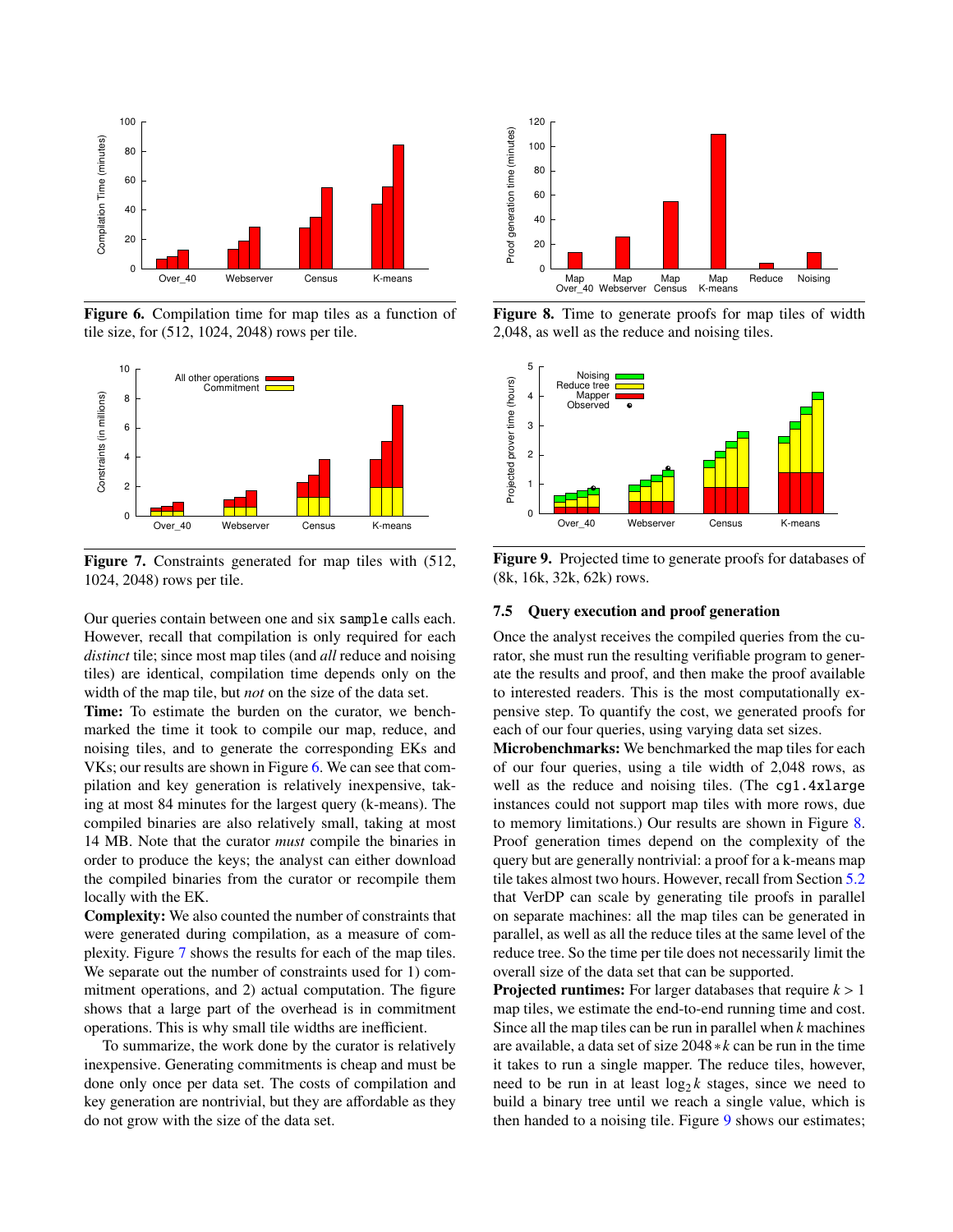

<span id="page-11-0"></span>Figure 10. Estimated time to run the "over 40" query using a variable number of machines. Note log-log scale.

doubling the size of the data set only adds a constant amount to the end-to-end proof generation time, although it does of course double the number of required machines.

Projected scaling: Figure [10](#page-11-0) shows the projected runtime for different levels of parallelization. VerDP scales very well with the number of available machines; for instance, 32 machines can handle 524K rows in about 230 minutes. Eventually, scalability is limited by the dependencies between the tiles – e.g., map needs to run before reduce, and the different levels of the reduce tree need to run in sequence. Note that the depth of the reduce tree, and thus the amount of nonparallel work, grows logarithmically with the database size. End-to-end simulation: To check our projected runtimes, we ran two end-to-end experiments, using the over-40 and weblog queries, data sets with 63,488 rows, and our 32 cg1.4xlarge EC2 instances. We measured the total time it took to generate each proof (including the coordination overhead from MPI). The results are overlayed on Figure [9](#page-10-3) as individual data points; they are within 3.3% of our end-toend results, which confirms the accuracy of our projections. We also note that, at \$2 per instance hour at the time of writing, the two experiments cost \$64 and \$128, respectively, which should be affordable for many analysts.

Proof size: The largest proof we generated was 20 kB. The very small size is expected: a Pinocchio proof is only 288 bytes, and the commitments are 32 bytes each; each tile produces a single Pinocchio proof and up to three commitments, depending on the type of tile. Thus, a proof can easily be downloaded by readers.

### 7.6 Proof verification

When an interested reader wants to verify a published result, she must first obtain the commitment from the curator, as well as the query and the proof from the analyst. She must then recompile the query with VerDP and run the verifier. To quantify how long this last step would take, we verified each of the tiles we generated.

Figure [11](#page-11-1) shows our projected verification times, based on the number of tiles and our measured cost of verifying each individual tile. We also verified our two end-to-end



<span id="page-11-1"></span>Figure 11. Projected time to verify complete programs for databases of (16k, 32k, 62k) rows on one machine.

proved queries, and those are displayed in the graph. The measured results were 4.7% faster than our projections, confirming the accuracy of the latter.

We note that, during verification, tiles do not have dependencies on any other tiles, so verification could in principle be completely parallelized. But, at total run times below 3.<sup>5</sup> seconds in all cases, this seems unnecessary – readers can easily perform them sequentially.

## 7.7 Summary

Our experiments show that VerDP can handle several realistic queries with plausible data set sizes. The time to generate proofs is nontrivial, but nevertheless seems practical, since proof generation is not an interactive task – it can be executed in the background, e.g., while the analyst is working on the final version of the paper.

VerDP imposes moderate overhead on the curator. This is important as a curator might be serving the data set to many different analysts. Appropriately, the bulk of the computation time is borne by the analysts. Since the proofs are small and can be verified within seconds, proof verification is feasible even for readers without fast network connections or powerful machines.

# 8. Related Work

Differential privacy: To the best of our knowledge, VerDP is the first system to provide both differential privacy and verifiable integrity. Most existing systems focus exclusively on privacy; for instance, Fuzz [\[21\]](#page-13-7), PINQ [\[30\]](#page-13-4), Airavat [\[40\]](#page-13-5), GUPT [\[34\]](#page-13-20), and CertiPriv [\[2\]](#page-12-7) are all either designed to check or to enforce that a given query is differentially private. A few recent systems have considered richer threat models: for instance, there are some solutions [\[14,](#page-12-6) [33,](#page-13-16) [36\]](#page-13-21) that can process queries over multiple databases whose curators do not trust each other, while others [\[10\]](#page-12-10) can prevent malicious *subjects* from providing data that would distort the results. But none of these systems enable readers to verify that the execution was performed correctly.

Verifiable computation: Although there has been significant theoretical work on proof-based verifiable computation for quite some time (see [\[38,](#page-13-13) [43,](#page-13-22) [47\]](#page-13-23) for surveys),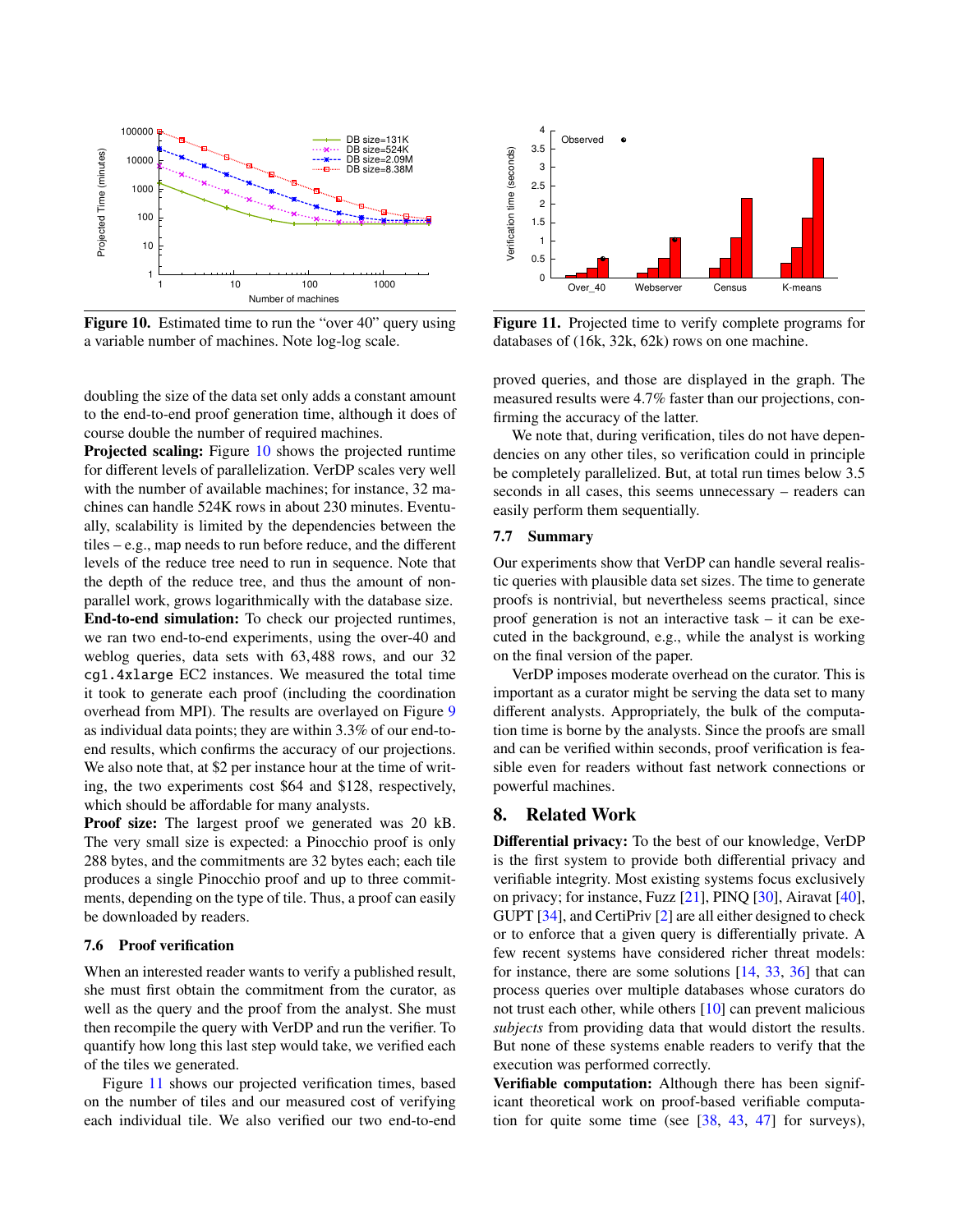efforts to create working implementations have only begun recently. These efforts have taken a number of different approaches. One set of projects [\[11,](#page-12-11) [45,](#page-13-24) [46\]](#page-13-25), derived from Goldwasser et al.'s interactive proofs [\[20\]](#page-13-26), uses a complexity-theoretic protocol that does not require cryptography, making it very efficient for certain applications. But, its expressiveness is limited to straight-line programs. Another line of work [\[41–](#page-13-27)[43,](#page-13-22) [47\]](#page-13-23) combines the interactive arguments of Ishai et al. [\[29\]](#page-13-28) with a compiler that supports program constructs such as branches, loops, and inequalities and an implementation that leverages GPU cryptography. Zaatar [\[41\]](#page-13-27), the latest work in that series, exploits the constraint encoding of Gennaro et al. [\[19\]](#page-13-29) for smaller, more efficient proofs. This encoding is also used by Pinocchio [\[38\]](#page-13-13), which offers similar functionality to Zaatar while supporting proofs that are both non-interactive and zero-knowledge. Pantry [\[8\]](#page-12-5), the system we use for VerDP, enables verifiable programs to make use of state that is only stored with the prover and not the verifier while supporting both the Zaatar and Pinocchio protocols. Recently, several promising works have enabled support for data-dependent loops via novel circuit representations [\[4,](#page-12-12) [5,](#page-12-13) [48\]](#page-13-30); a future version of VerDP could incorporate techniques from these systems to improve VFuzz's expressiveness.

Language-based zero-knowledge proofs: Several existing systems, including ZKPDL  $[31]$ , ZQL  $[16]$ , and ZØ  $[17]$ , provide programming languages for zero-knowledge proofs. ZQL and ZØ are closest to our work: they enable zeroknowledge verifiable computations over private data for applications such as personalized loyalty cards and crowdsourced traffic statistics. Like VerDP, they provide compilers that convert programs written in a high-level language to a representation amenable to proofs, but VerDP provides a stronger privacy guarantee. ZQL and ZØ allow the programmer to designate which program variables are made public and which are kept private to the prover, but he or she has no way of determining how much private information the verifier might be able to infer from the public values. VerDP, the other hand, bounds these leaks using differential privacy.

# 9. Conclusion and Future Work

VerDP offers both strong certifiable privacy and verifiable integrity guarantees, which allows *any* reader to hold analysts accountable for their published results, even when they depend on private data. Thus, VerDP can help to strengthen reproducibility – one of the key principles of the scientific method – in cases where the original data is too sensitive to be shared widely. The costs of VerDP are largely the costs of verifiable computation, which recent advances by Pinocchio [\[38\]](#page-13-13) and Pantry [\[8\]](#page-12-5) have brought down to practical levels – particularly on the verification side, which is important in our setting. Even though the costs remain nontrivial, we are encouraged by the fact that VerDP is efficiently parallelizable, and it can, in principle, handle large data sets.

# Acknowledgments

We thank our shepherd Frans Kaashoek and the anonymous reviewers for their comments and suggestions. This work was supported by NSF grants CNS-1065060 and CNS-1054229, as well as DARPA contract FA8650-11-C-7189.

# References

- <span id="page-12-0"></span>[1] BARBARO, M., ZELLER, T., AND HANSELL, S. A face is exposed for AOL searcher No. 4417749. *The New York Times* (August 9, 2006). [http://www.nytimes.com/2006/08/09/](http://www.nytimes.com/2006/08/09/technology/09aol.html) [technology/09aol.html](http://www.nytimes.com/2006/08/09/technology/09aol.html).
- <span id="page-12-7"></span>[2] BARTHE, G., KÖPF, B., OLMEDO, F., AND ZANELLA BÉGUELIN, S. Probabilistic relational reasoning for differential privacy. In *Proc. POPL* (2012).
- <span id="page-12-1"></span>[3] BELL, R. M., AND KOREN, Y. Lessons from the Netflix prize challenge. *SIGKDD Explor. Newsl. 9*, 2 (2007).
- <span id="page-12-12"></span>[4] Ben-Sasson, E., Chiesa, A., Genkin, D., Tromer, E., and Virza, M. SNARKs for C: Verifying program executions succinctly and in zero knowledge. In *Proc. CRYPTO* (2013).
- <span id="page-12-13"></span>[5] Ben-Sasson, E., Chiesa, A., Tromer, E., and Virza, M. Succinct non-interactive zero knowledge for a von neumann architecture. In *Proc. USENIX Security* (2014).
- <span id="page-12-2"></span>[6] Blake, H., Watt, H., and Winnett, R. Millions of surgery patients at risk in drug research fraud scandal. *The Telegraph* (March 3, 2011). [http://www.telegraph.co.uk/health/8360667/](http://www.telegraph.co.uk/health/8360667/Millions-of-surgery-patients-at-risk-in-) [Millions-of-surgery-patients-at-risk-in](http://www.telegraph.co.uk/health/8360667/Millions-of-surgery-patients-at-risk-in-)<drug-research-fraud-scandal.html>.
- <span id="page-12-9"></span>[7] Blum, A., Dwork, C., McSherry, F., and Nissim, K. Practical privacy: the SuLQ framework. In *Proc. PODS* (2005).
- <span id="page-12-5"></span>[8] Braun, B., Feldman, A. J., Ren, Z., Setty, S., Blumberg, A. J., and Walfish, M. Verifying computations with state. In *Proc. SOSP* (2013), ACM.
- <span id="page-12-8"></span>[9] CHAWLA, S., DWORK, C., McSHERRY, F., SMITH, A., AND WEE, H. Toward privacy in public databases. In *Proc. TCC* (2005).
- <span id="page-12-10"></span>[10] Chen, R., Reznichenko, A., Francis, P., and Gehrke, J. Towards statistical queries over distributed private user data. In *Proc. NSDI* (2012).
- <span id="page-12-11"></span>[11] CORMODE, G., MITZENMACHER, M., AND THALER, J. Practical verified computation with streaming interactive proofs. In *Proc. ITCS* (2012).
- <span id="page-12-3"></span>[12] DEER, B. MMR doctor Andrew Wakefield fixed data on autism. *The Sunday Times* (February 8, 2009). [http://www.thesundaytimes.co.uk/sto/public/](http://www.thesundaytimes.co.uk/sto/public/news/article148992.ece) [news/article148992.ece](http://www.thesundaytimes.co.uk/sto/public/news/article148992.ece).
- <span id="page-12-4"></span>[13] Dwork, C. Differential privacy: A survey of results. In *Proc. TAMC* (2008).
- <span id="page-12-6"></span>[14] Dwork, C., Kenthapadi, K., McSherry, F., Mironov, I., and Naor, M. Our data, ourselves: Privacy via distributed noise generation. In *Proc. EUROCRYPT* (2006).